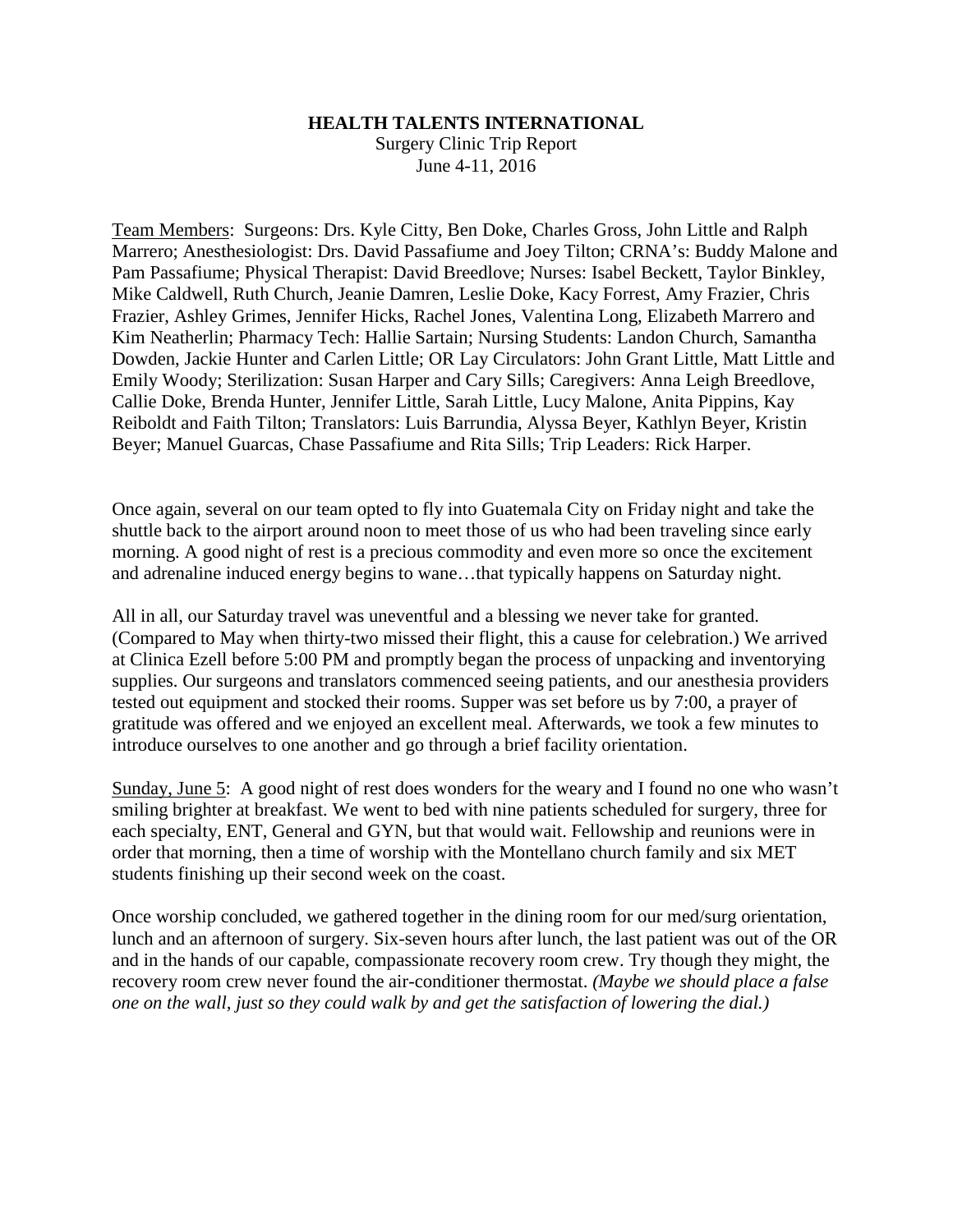Monday, June 6: Our ENT surgeons had one-two grueling cases each day, some as long as six hours in duration. They were able to get in three cases on Monday and two each on Tuesday and Wednesday. All the while, our GYN room was able to complete five cases and six in our general room. Most importantly, no complications for any patients through the first two days.

Tuesday June 7: Our lone general surgeon this week, Dr. Charles Gross, determined he and his crew in OR would complete ten cases on Tuesday, an ambitious number in a single room, turning the OR in less than an hour each time. One of our anesthesia providers commented, "Dr. Gross just started, which means he is about done." Meanwhile, room three, our GYN room cared for six patients that day and Drs. Little and Marrero another two ENT cases.

David Breedlove, a physical therapist from Alabama was on this trip, and he went out with our mobile medical teams each day and then returned to provide PT care for some of our US team members. David was joined by Noe Chan, the physical therapy provider on our Guatemala team. Dr. John Little, he of the five, six and seven hour cases, suffered a shoulder injury earlier in the year and after Noe was finished with some hands on therapy, Dr. Little considered taking Noe back to Knoxville, TN.

Dr. Joey Tilton, one of two anesthesiologists on this trip, asked two years ago about also serving as trip chaplain. Joey not only pulled double duty, but he brought his daughter, Faith, this year. Daddy, anesthesiologist, chaplain…Joey was masterful at all three and he challenged us with his devotionals and morning thoughts. Whether it was a subtle shift in language, "the supper of the Lord, instead of the Lord's supper," or telling us we were slaying dragons by the way we chose to live and to serve, he inspired us all.

Wednesday, June 8: Two more for ENT, five GYN and nine General cases on Wednesday, now four consecutive days of surgery without any complications. Fatigue has settled in and our team is ready for a lighter day of surgery on Thursday. Back home, Wednesday is known as hump day, at Clinica Ezell we're in the home stretch. Steak and black bean soup are on the menu tonight and nine cases on the schedule for Thursday.

Thursday, June 9: Drs. Kyle Citty and Ben Doke had a few colpo patients on Thursday, all procedures typically done in the office back home, so we did not include those in our surgical numbers. We had one ENT case and eight general cases, with Dr. Gross bouncing from room to room and all patients done by around 1:00.

We sent three different groups on excursions that day, one group to the chocolate farm and two different groups traveled into Chicacao to see the square, walk the market and get a taste of a small quasi-urban Guatemala town. Everyone was back at Ezell before dark, and the chatter in the dining room was joyful. You could almost hear a collective sigh as we began the transition back to the US. Though it would be Saturday before most went home, the mental part of the transition begins on Thursday.